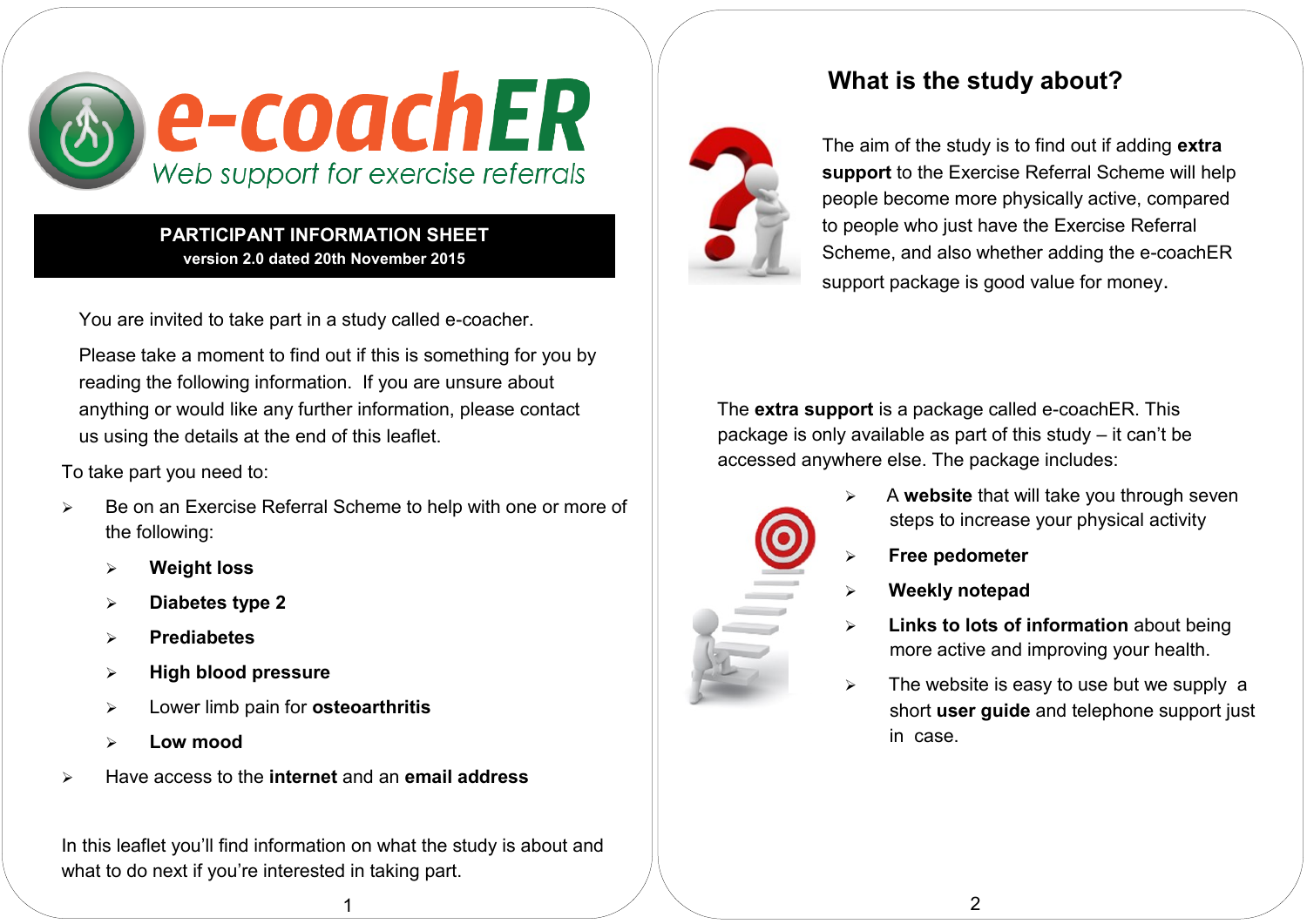### **What happens if I take part?**

Everyone on the study will be given the opportunity to go on an Exercise Referral Scheme. As part of the Scheme, you will:

- Be given an appointment with an **exercise specialist.**
- Receive **help and advice** from the specialist about how to get more physically active.

Everyone taking part in the study will:

- Wear a **movement sensor for a week** (worn like a wristwatch) and fill in a **questionnaire**, three times over the course of one year.
- Receive **£60 in shopping vouchers** as a thank you for taking part in the study e.g. Amazon vouchers.

You will be put into one of two groups at random – like tossing a coin. **One group will have access to the e-coachER support package, and the other group will not**. This allows us to find out what difference this extra support makes.

More information about what is involved in this study is on page 4

| <b>Study Schedule</b>                                                                                                                                                                                                     | From<br>now | <b>Next</b><br>few<br>weeks | <b>Month</b> |                |          |                           |
|---------------------------------------------------------------------------------------------------------------------------------------------------------------------------------------------------------------------------|-------------|-----------------------------|--------------|----------------|----------|---------------------------|
|                                                                                                                                                                                                                           |             |                             | 1            | $\overline{2}$ | 4        | 12                        |
| If you are interested in taking part, please contact<br>us (our details are at the back of this leaflet).<br>We will then get in touch with you to check that this<br>study is suitable for you, and answer any questions | ✓           | ✓                           |              |                |          |                           |
| you may have - this can be a face-to-face<br>appointment visit with a member of the team, or<br>over the telephone.                                                                                                       |             |                             |              |                |          |                           |
| If you want to take part you will need to complete a<br>consent form.                                                                                                                                                     |             | $\checkmark$                |              |                |          |                           |
| Complete a questionnaire and return it to us<br>using the envelope provided - no stamp is<br>required.                                                                                                                    |             | ✓                           |              |                | ✓        |                           |
| Wear a movement sensor for one week and<br>return it to us in the envelope provided.                                                                                                                                      |             | $\checkmark$                |              |                | ✓        |                           |
| If we don't receive the movement sensor or<br>questionnaire we will send you a couple of<br>reminders to post them back to us.                                                                                            |             |                             |              |                |          |                           |
| We will send you a gift voucher, as a thank you<br>for returning the movement sensor and<br>questionnaire.                                                                                                                |             |                             | ✓<br>£20     |                | ✓<br>£20 | £20                       |
| We will post the e-coachER support package to<br>half of the people in this study.                                                                                                                                        |             |                             | ✓            |                |          |                           |
| Complete a short survey by email about whether<br>your Exercise Referral Scheme has started.                                                                                                                              |             |                             |              | $\checkmark$   |          |                           |
| Optional: Give your feedback about the study to<br>a researcher, which will last about 45 minutes.                                                                                                                        |             |                             | ✓            |                |          | $\checkmark$ $\checkmark$ |
| We may ask the organisers of the Exercise<br>Referral Scheme to tell us how many times you<br>took part in the exercise referral scheme over the<br>length of the study.                                                  |             |                             |              |                |          |                           |

2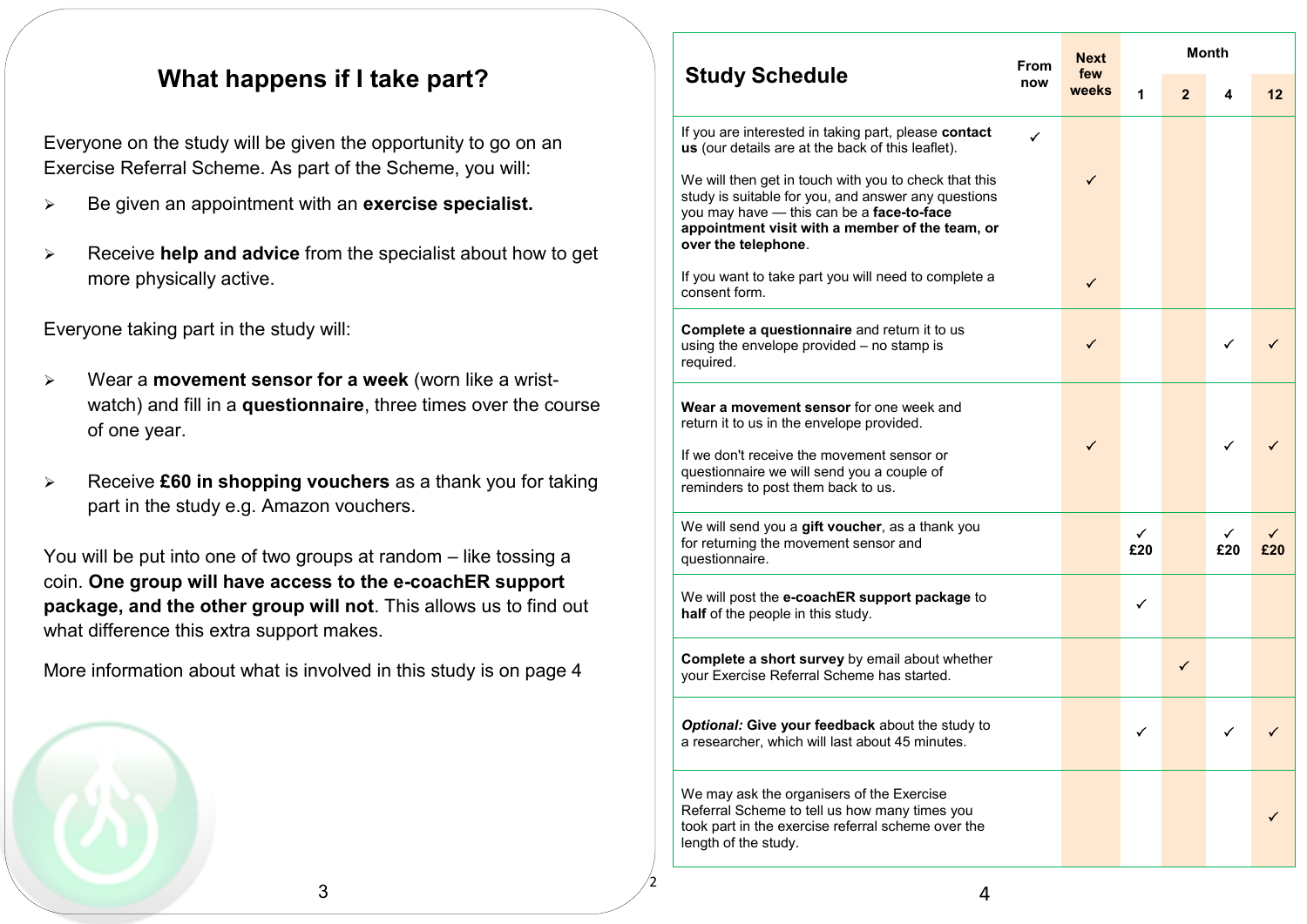### **What is the movement sensor?**

The movement sensor is a waterproof device that is worn on your wrist, just like a watch, day and night over one week.



It records how much time you spend resting and doing different intensities of physical activity. The sensor is *not* capable of tracking where you go.

### **Are there any risks involved?**

Any exercise, especially if it is too vigorous, or if it is something you are unfamiliar with, increases the temporary risk of muscle soreness, heart palpitations or dizziness.

Within an exercise referral scheme a qualified specialist will help you to identify the most suitable physical activities for you, usually at a moderate intensity, based on guidance from your doctor and your own experiences and preferences.

The e-coachER support package focuses on helping you to increase moderate (not vigorous) intensity physical activity in what should be a safe, progressive and enjoyable way.

# **And what are the benefits?**

Half of the participants on this study will be offered access to the e-coachER support package to increase their activity levels, but whether you receive the support package or not, you will have helped to answer the question of whether this extra support was successful.



If the results show that the e-coachER support package *does* help more people to remain physically active, then this package could be made available to thousands of people across the UK with a range of chronic conditions such as obesity, diabetes, prediabetes, hypertension, osteoarthritis, and those at risk of low mood or depression.



## **What should I do if something goes wrong during the study?**

If you feel ill at any time, you should contact your GP. If you have a medical emergency you should dial 999 and ask for an ambulance.

Anything that makes it hard for you to continue on this study should be reported to a member of the research team (details are at the end of this leaflet).

### **How do we look after your data?**

- We treat all the information you provide us for the study as **confidential,** and we keep your data **safe and securely stored.**
- We may **share information in an anonymised form** (made so that you cannot be identified) with other researchers, to support other research in the future.
- At the end of the study, we will **publish the results** and we will send you a copy of the findings. You will not be personally identified in any publications

### [Local site logo]

3

## **Who is organising the study?**

- The study is led by Professor Adrian Taylor at the University of Plymouth. It is taking place in **South West England, Birmingham and Glasgow.**
- The study is funded by the NHS National Institute for Health Research.
- To make sure that your rights and well-being are protected, this study has been approved by a Research Ethics Committee (National Research Ethics Service reference: 15/NW/0347).